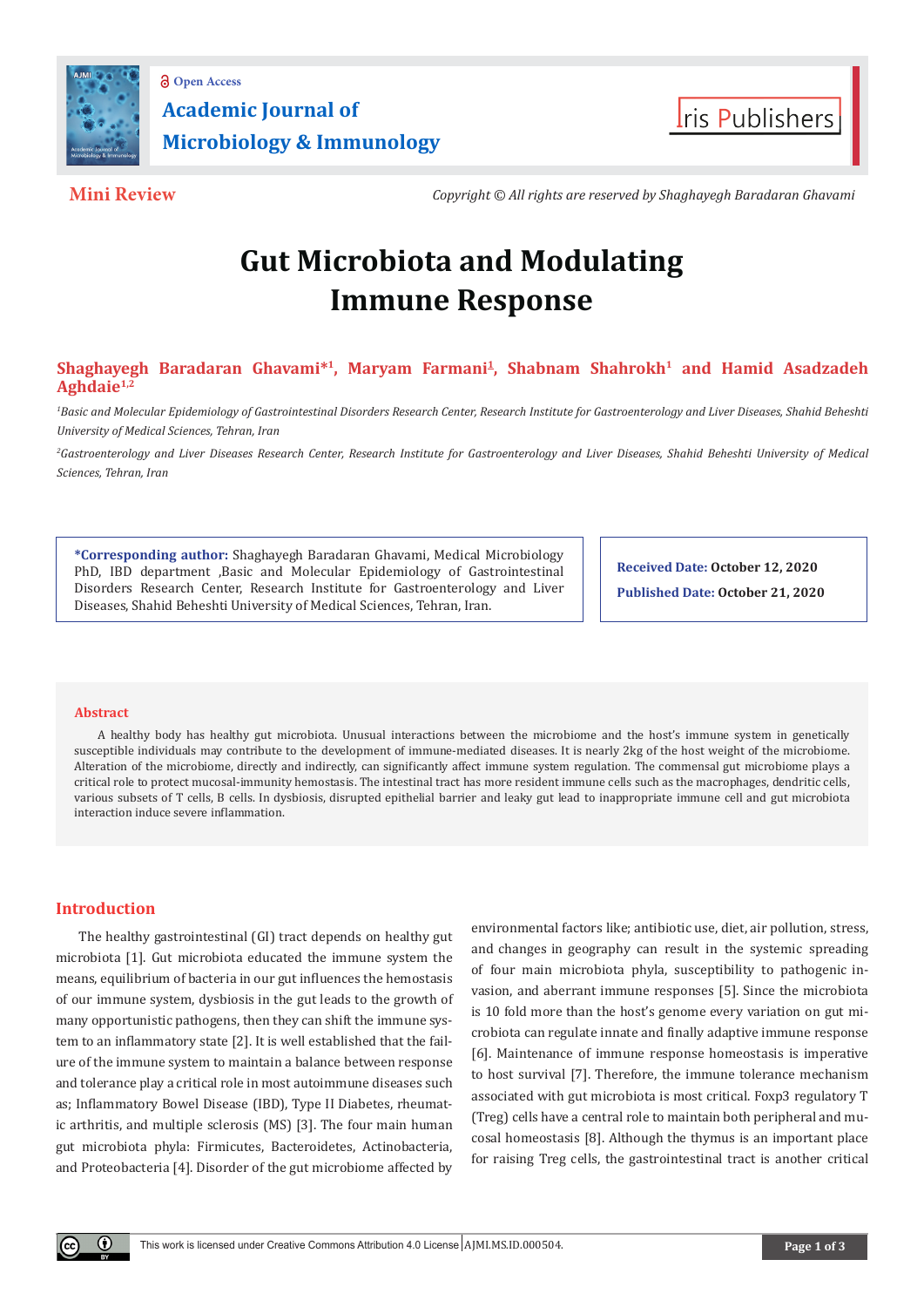place to specialized properties to induce Treg cells [9,10]. In the gut for inducing tolerance and Treg needs to define populations of antigen-presenting cells (dendritic cell and macrophage) and also, produce specific factors involved in the such as the cytokines TGF-β, IL-10, the vitamin A metabolite retinoic acid (RA), and microbial metabolites butyrate and acetate [7,11,12]. This review aims to investigate the regulatory pathway by antigens derived from the commensal microbiota for the control of mucosal homeostasis.

#### **Induce regulatory response by the microbiota**

Gut microbiota is a crucial and active inducer of regulatory responses. This interaction between host-gut microbiota initiates by the recognition of conserved microbial associated molecular patterns (MAMPs) to present PRRs on professional immune cells in the lamina propria (dendritic cells (DC) and macrophages). The microbiota antigen and its metabolite play an essential role in the regulatory pathway. Endotoxin in gram- negative bacterial (LPS) stimulate TLRs (TLR4) overexpression on gut epithelial cells and induce inflammation response. On the other hand, the polysaccharide A (PSA) from Bacteroides fragilis could promote regulatory response with TLR2/TLR1 expressed by T cells and IL-10 secretion [13,14]. Mazmanian et al., have shown that B.fragilis in mice can protect it from colitis induced by Helicobacter hepaticus, because of B.fragilis can promote Treg cell function and limit Th17 responses [13]. Th17 cells produce IL-17 and particularly IL-22 has a homeostatic role against the pathogens in the gut [15]. However, the induction and maintenance of Th17 depended on antigen derived from the gut microbiota. The protection of Th17 and Treg hemostasis have an important effect on producing antimicrobial peptides ( $\alpha$ -defensins, RegIIIγ) [16], induce mucus production, increases epithelial regeneration, and regulate of ulcer repair [17]. Segmented Filamentous Bacteria (SFB) has significantly increase residents of Th17 and Th1 in the terminal ileum and also induce secretion of IgA [18,19]. However, SFB can regulate the mucosal immune system [20]. Secreted IgA (sIgA) plays a critical role in dysbiosis because of regulating adhesion of commensal bacteria to the epithelial barrier and intestinal dendritic cells. The secretion of sIgA regulates by microbiota [21]. ZPSs is a molecule that code by the genome of various bacterial phyla with anti-inflammatory properties. It has shown that Bacteroides cellulosilyticus by genetically ZPS operons can induce Treg and IL-10in in vitro [22,23]. Finally, led to the protection of a mouse model of

inflammatory disease. Invariant natural killer T cells (iNKT) are also present in the intestines to recognize glycolipid antigens. Gut microbiota can regulate the development and activation of iNKT and vis versa [24]. iNKTcells on the protection of the intestinal microbiota hemostasis. It has demonstrated, transfer of iNKT cells to knockout (KO) mice were able to restore the gut microbiota and ameliorated gut inflammation after colitis [25,26].

The metabolite of the microbiota like short-chain fatty acids (SCFAs) recognizes by PRRs leads to the control of various mechanisms of the intestinal mucosal immune system [27]. Butyrate enhanced regulatory T cell development and induce anti-inflammatory activities [28]. The microbiota can convert tryptophan into indoles that improve epithelial cell barrier function [29]. Also, the microbiota metabolites can prevent the production of pro-inflammatory cytokines by macrophages and dendritic cells [7].

An interesting point about the gut microbiome is not only regulated mucosal immunity in the intestine but also interactions with extra-intestinal organ immunity [3]. Microbiome-associated metabolites translocate from the intestinal lumen to various organs (e.g., liver, brain, or lung) which is called gut-brain-axis [30], gutlung-axis [31], gut-Liver-axis [32]. This crosstalk led to modulation of organ-specific immune responses [3]. The gut- resident pathobiont Klebsiella pneumoniae can translocate and induce Th17 cell responses in the liver. Microbiome-derived SCFAs can regulate lung immune response in viral infections and defense against airway inflammation [3].

In conclusion, gut microbiota plays a fundamental role in promoting and regulate both innate and adaptive immunity. It has been shown to limit GI inflammation both by the induction of immunoregulation and the direct inhibition of APC activation. However, commensal dysbiosis and variation in metabolites have a critical role in most autoimmune diseases and severe inflammation immune response not only in the gut but in other organs.

#### **Acknowledgment**

The authors would like to express their gratitude to Research Institute for Gastroenterology and Liver Diseases, Shahid Beheshti University of Medical Sciences, Perelman School of Medicine, University of Pennsylvania, Philadelphia and Harvard Medical School, Boston for their support throughout the course of this work.

#### **Acknowledgement**

None

#### **Conflict of Interest**

No conflict of interest.

#### **References**

- 1. [Lozupone, C A \(2018\) Unraveling Interactions between the Microbiome](https://pubmed.ncbi.nlm.nih.gov/29556546/) [and the Host Immune System to Decipher Mechanisms of Disease](https://pubmed.ncbi.nlm.nih.gov/29556546/)*.*  [mSystems \(2\): e00183-e00117.](https://pubmed.ncbi.nlm.nih.gov/29556546/)
- 2. [Mowat, A M \(2018\) To respond or not to respond—a personal](https://www.nature.com/articles/s41577-018-0002-x) perspective of intestinal tolerance*.* [Nat. Rev. Immunol 18\(6\): 405-415.](https://www.nature.com/articles/s41577-018-0002-x)
- 3. [Zheng D, T. Liwinski, E. Elinav \(2020\) Interaction between microbiota](https://www.google.com/search?q=interaction+between+microbiota+and+immunity+in+health+and+disease&rlz=1C1CHBD_enIN861IN861&oq=Interaction+between+microbiota+and+immunity+in+health+and+disease&aqs=chrome.0.0i457j0i22i30l3.367j0j4&sourceid=chrome&ie=UTF-8) [and immunity in health and disease](https://www.google.com/search?q=interaction+between+microbiota+and+immunity+in+health+and+disease&rlz=1C1CHBD_enIN861IN861&oq=Interaction+between+microbiota+and+immunity+in+health+and+disease&aqs=chrome.0.0i457j0i22i30l3.367j0j4&sourceid=chrome&ie=UTF-8)*.* Cell Res **30**(6): 492-506.
- 4. [Claesson, M J \(2012\) Gut microbiota composition correlates with diet](https://www.nature.com/articles/nature11319) and health in theelderly*.* [Nature 488\(7410\): 178-184.](https://www.nature.com/articles/nature11319)
- 5. [Jiang, X \(2019\) Invertible promoters mediate bacterial phase variation,](https://science.sciencemag.org/content/363/6423/181) [antibiotic resistance, and host adaptation in the gut](https://science.sciencemag.org/content/363/6423/181)*.* Science 363(6423): [181-187.](https://science.sciencemag.org/content/363/6423/181)
- 6. [Ley R E, D A Peterson, J I Gordon \(2006\) Ecological and evolutionary](https://www.sciencedirect.com/science/article/pii/S0092867406001929) [forces shaping microbial diversity in the human intestine](https://www.sciencedirect.com/science/article/pii/S0092867406001929)*.* Cell 124(4): [837-848.](https://www.sciencedirect.com/science/article/pii/S0092867406001929)